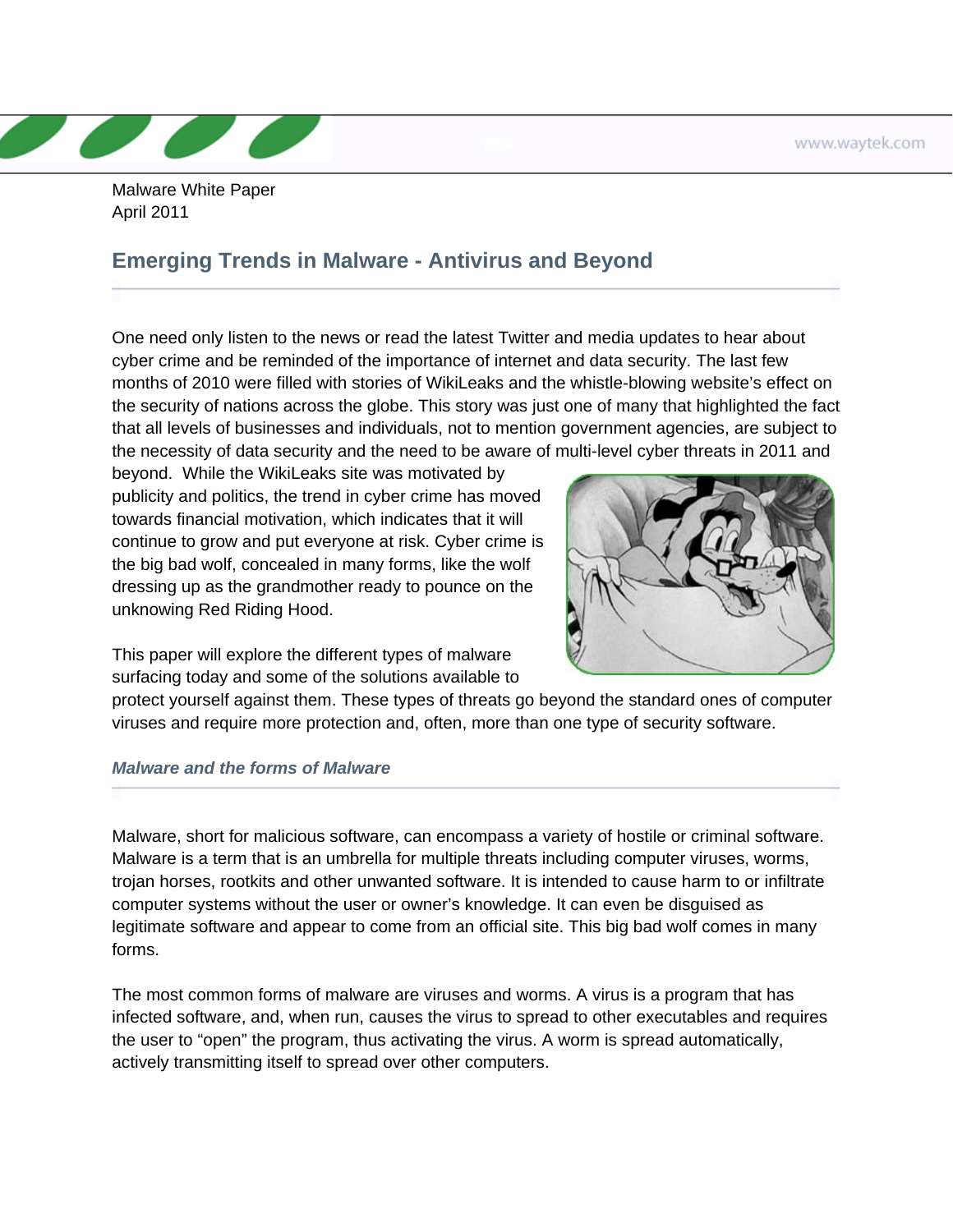The first reported self-duplicating virus occurred 25 years ago and was called the Brain Virus,

**irus:** *a program that has infected software, and, when run, causes the virus to spread to other executables and requires the user to "open" the program, thus activating the virus.* 

created by two brothers in Pakistan who were testing loopholes in their company's software, a company named Brain Telecommunication.<sup>1</sup> This type of virus had to be transmitted by floppy disks, which seems antiquated compared to today's modes of malware threats. The Morris Worm, in 1988, was the

first known worm malware. Its creator was a Cornell student who was subsequently convicted of computer fraud. This worm slowed computers down or rendered them useless by exploiting vulnerabilities in the network server. Worms continue to pose such a threat today.

Harking back to the story of Troy, a trojan horse is a form of malware that hides within another program. Because this type of malware is disguised as something harmless, the user is misled to run it, which leads to attacks, like the ancient Greek warriors leaping out of the trojan horse. This type of malware is often contained in programs that someone would download on a PC, such as music, games, photos or videos. Once a trojan is downloaded, hackers have the ability to access your computer and save personal information.

A rootkit is not the actual malware, but the program used to hide the malware. The rootkit can modify the user's operating system, so that the malware is concealed. Very often, the rootkit comes bundled with other types of malware, such as viruses, etc. Rootkits enable a hacker to store files on your computer and open the opportunity for multiple instances of illegal activity. The level of activity that a hacker can engage in on your computer is frightening and almost unimaginable. The hacker can send information to websites, use credit card information and cause disruption to the user.

A type of malware that affects most computer users is spyware. It is designed to steal information about the computer user. It records the activities and habits of the user; some types can even record keystrokes and information that is typed on websites or other

 $\overline{a}$ 

T**rojan Horse:** *a form of malware that hides within another program. Because it is disguised as something harmless, the user is misled to run it, which leads to attacks.* 

programs. Spyware is used to gather information for certain advertising or for identity theft. It sends information to advertisers who then use it for pop-ups while you are surfing the web.

<sup>1</sup> http://www.pcmag.com/slideshow/story/261678/4-malware/a-brief-timeline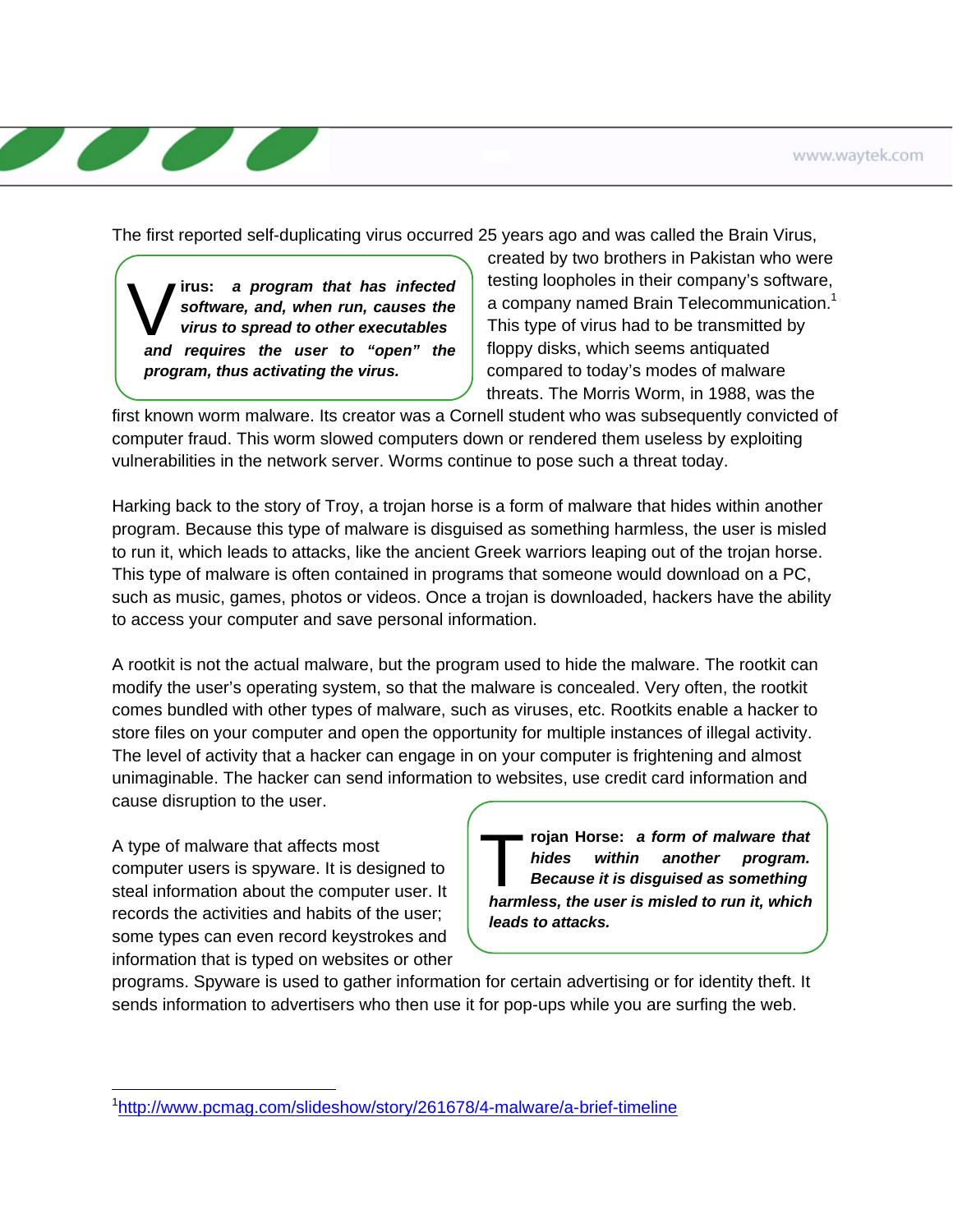## *More prevalent Malware threats today*

As technology grows and develops, so does the malware. Those trends in technology that influence our lives and effect how we spend our days leave us, as individuals and businesses, open to malicious attacks. Malware is growing the most in the areas of search engines, social networks and mobile devices. We now use the word "google" in our everyday language to describe searching for something online. Even an 85-year-old grandmother has a Facebook page to keep in touch with her family. The mobile phone is now a necessary accessory, like a wallet, to check email, do online banking, buy movie tickets or play a game of Scrabble. While these tools all enhance our lives, they leave us open and vulnerable when unprotected.

Search engines are our go-to sources of information on a daily basis, in our work lives and personal lives, yet they are also a prime target of malware attacks. Search results can be manipulated to draw individuals to malicious pages, and this is done through the ordinary search tools, such as Google, Bing, and Yahoo! Very often, malware is introduced through "malvertising," faulty advertising that misleads web users and draws them to infected sites.

Users' computers can be infected and personal information stolen.

In 2010, more than 1 million websites were infected with malware in the fourth quarter of the year, alone. According to Dasient, that was more than double the figures of the previous year. $^2$  Barracuda,

pyware: *malware that is designed to steal information about the computer user. It records the activities and habits of the user; some types can even record keystrokes and information that is typed on websites or other programs.* 

a security provider, recently released its 2010 Annual Security Report, which indicates that attackers are shifting from email spam to targeting the Internet. Among its findings, the amount of malware that appears daily across search engines increased 55 percent from June 2010 to December 2010. Equally disturbing, is that one in five search topics lead to malware, while one in 1,000 search results lead to malware.  $3$ 

Along with advertising infections, an estimated 1.5 million malvertisements per day were served in 2010, according to Dasient. Other prominent targets of malware have been social media and government sites. As of March of 2011, the blogging site, Wordpress, was being hit by denial-ofservice attacks. Performance and connectivity problems resulted. A recent White House report on cyber security stated that the number of attacks on government networks increased by 40

<sup>-</sup><sup>2</sup>Elinor Mills, <u>http://news.cnet.com/8301-27080</u>

<sup>&</sup>lt;sup>3</sup>[http://pr-usa.net,](http://pr-usa.net) March 7, 2011.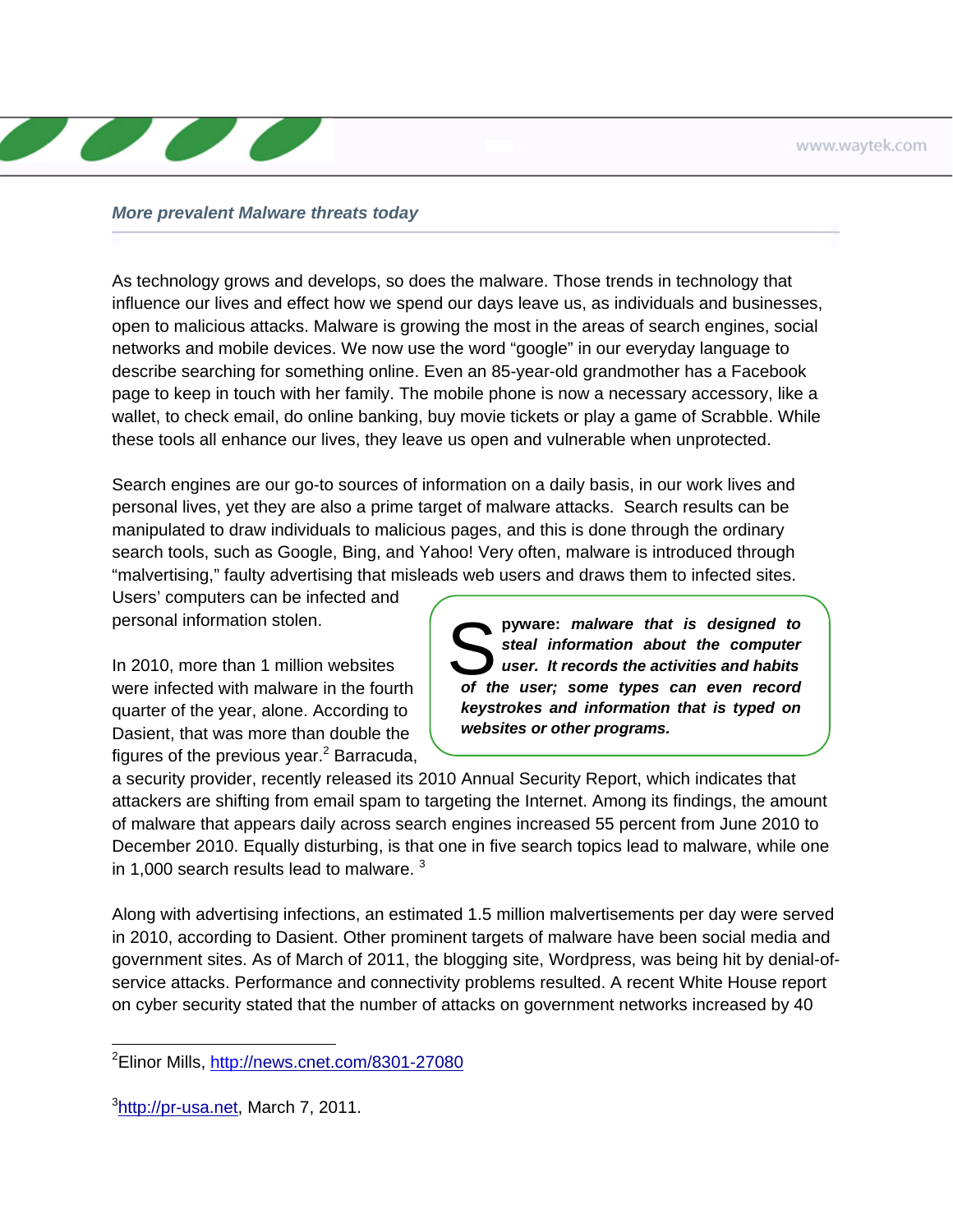percent last year.<sup>4</sup> PC Magazine's lead analyst for security, Neil Rubenking, finds that government sites may be increasingly vulnerable in this "budget belt-tightening" era. There might not be enough monitoring and updating as a result of reduced funding.<sup>5</sup>

Another area for businesses and individuals to be aware of in the realm of cyber security is mobile malware. Not surprisingly, with the rise of mobile use and applications, mobile malware has also become an issue. According to PC Magazine, mobile malware is becoming ever more sophisticated. The capability of mobile phones to carry out multiple tasks also opens them up to more threats and corruption. Viruses are capable of sending texts, making calls to designated numbers and a variety of other possibilities. In the news most recently, was the malware attack on the Google Android, infecting hundreds of thousands of smartphones, prompting Google to quick action in fighting the attacks and ensuring stronger security in the future.

## *Prevention and Protection*

So, how does a business or an individual protect itself or himself from the looming threats of cyber crime? A first and important step is antivirus protection. Most antivirus programs, if they are reliable, have kept up with growing threats and are more capable than they were just a couple of years ago. Most now include tools to protect against spyware and spam in addition to antivirus, which make them very reliable.

While good antivirus software will protect you against many malware threats, it is important to secure a broad range of protection, one that encompasses more than even a good antivirus



program can offer. Protection on many levels is what offers the most security for the business owner and the individual user. A dedicated anti-malware product will often work in conjunction with an antivirus protection, providing the maximum security. An important feature of the antivirus software is that it will unpatch system files. Typically, an anti-malware program will not have that feature but will work alongside the antivirus piece. A reputable anti-malware program will detect, destroy and

prevent malware and will detect malware that an antivirus program might fail to identify. Antimalware programs provide network protection through intrusion detection and prevention. They keep protected data safe and prevent malware from existing on the firewall. The most critical piece to protecting oneself against cyber crime is to be protected on multiple levels and to leave

-

<sup>&</sup>lt;sup>4</sup><http://thehill.com/blogs/hillicon-valley/technology>, March 22, 2011.

<sup>&</sup>lt;sup>5</sup>http://www.pcmag.com, November 22, 2010.